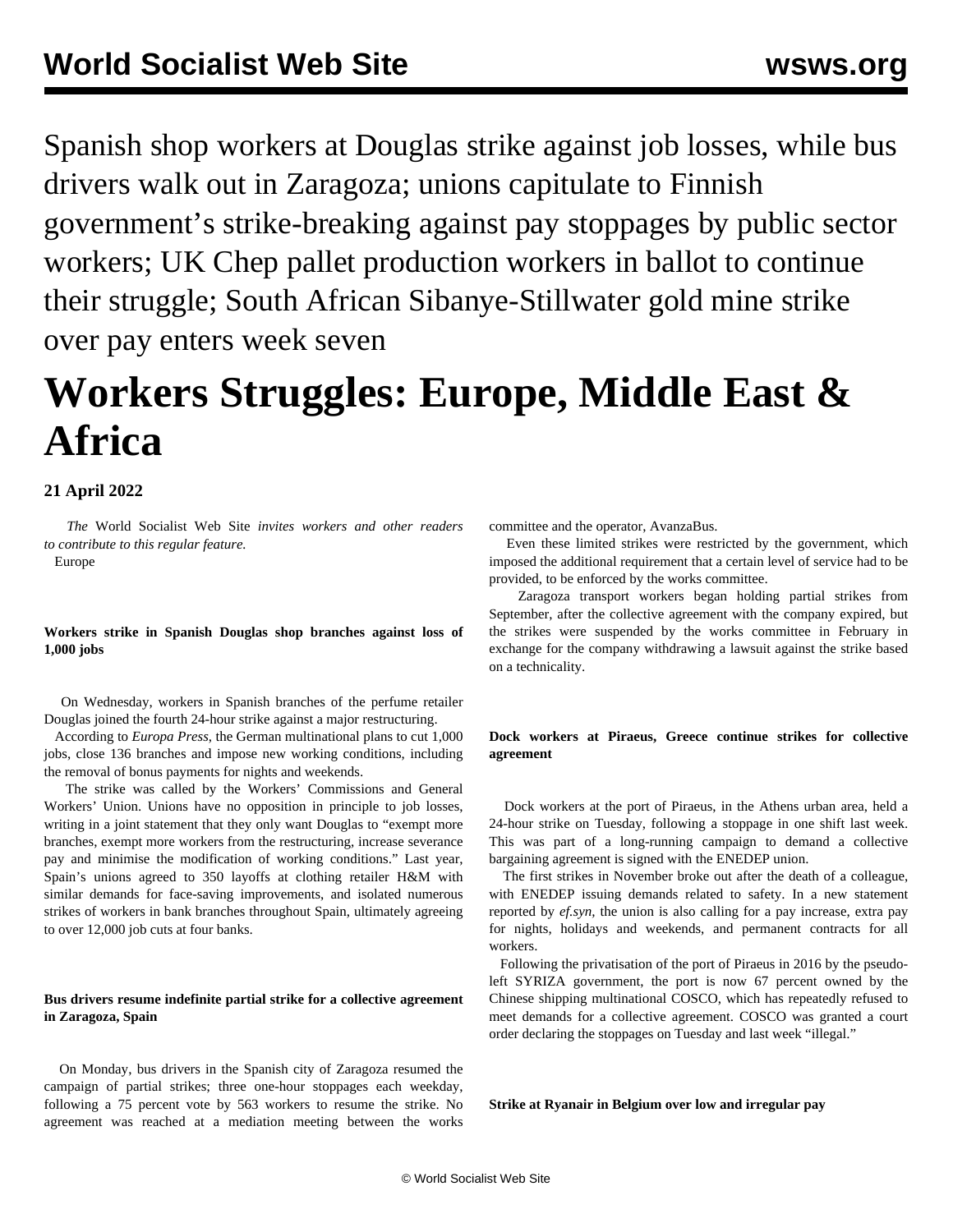Cabin crew from Belgium at the low-cost airline Ryanair begin a threeday strike this weekend, to demand better pay. Other pay issues include incorrect pay slips and pregnant workers unable to fly not receiving any pay for months, *Nieuwsblad* reported.

 While Ryanair is expected to make 1 billion euros in profit this year, three-quarters of workers were paid the minimum wage in the sector.

 The strike notice covers 650 workers at Brussels and Charleroi airports, and Ryanair was forced to cancel all flights between Friday and Sunday, reported *Nieuwsblad*.

 Pilots in Ryanair's French operations also voted to strike to demand a pay rise, with 67 percent of pilots planning to join the strike, until the National Union of Airline Pilots (SNPL) called it off after the company agreed to negotiate with the union, *Sud Ouest* reported. The union previously agreed to cut pilots' pay by 20 percent at the start of the pandemic, with salaries only planned to return to normal by 2025, but after the company recovered much faster, pay did not return to its prepandemic level.

 SNPL members also joined strikes at the low-cost airline Volotea, having stopped work last weekend and with new strikes planned for this weekend, according to *Le Figaro,* to reverse a similar pay cut agreed by the union.

## **Finnish municipal workers' walkout postponed by the government as nurses' unions suspend strike in face of threats**

 Strikes by over 100,000 public sector workers in Finland were postponed or suspended entirely this week following strike-breaking measures from the government, accepted by the unions.

 A week-long strike of 31,000 municipal workers in Helsinki, including teachers and workers in crèches and public transport, due to begin on Tuesday, was postponed by two weeks by the Minister for Employment of the Social Democrat-led government. The new date, May 3, coincides with another planned week-long strike by 81,000 municipal workers.

 In the municipal dispute, unions are asking for a 3.6 percent pay rise each year for five years, while inflation rose from 4.4 percent in January to 5.8 percent by March. A "conciliation board" was appointed by the government, with the legal power to compel the unions and employers to attend mediation meetings and postpone strikes.

 Between 25,000 and 40,000 nurses, according to the Finnish Broadcasting Company *(YLE),* also joined stoppages in the past few weeks for the same 3.6 percent pay increase. Describing the belowinflation demand as "unaffordable," despite the potential cost being a fraction of the recent 2 billion euro increase in the military budget, the government has moved even more openly to break the nurses' strike.

 Nurses must already comply with strict "protective work" minimum staffing levels, but the Social Democrats' Minister of Family Affairs and Social Services threatened to bring forward a "Patient Safety Act," giving public health authorities the ability to order healthcare workers back to work.

 Caving in before this threat, the Tehy and SuPer unions called off the strike planned for this Wednesday and issued a bankrupt call for a "mass resignation." The unions said they expected thousands of members would follow the suggestion to hand in their two weeks' notice, but labour market researcher Mika Helander told *YLE* that the government may still pass a law to force nurses who have resigned back to work, "a bit like conscription."

### **Three-week strike suspended at French TotalEnergies refinery over fixed-term contracts**

 On April 15, refinery workers voted, in a meeting called by the General Confederation of Labour and Force Ouvrière unions, to accept the unions' recommendation to suspend the indefinite strike begun three weeks earlier at the TotalEnergies oil refinery in the French town of Donges.

 According to their comments to *Ouest France*, after calling on local politicians to intervene, the unions proposed suspending the strike "in the face of the silence of the authorities, accomplices of the management of TotalEnergies which refuses all dialogue."

 The strike began with the demand for 43 workers currently on fixedterm contracts to be permanently hired to ensure the site could operate safely. The unions told all strikers to return to work, ostensibly "to avoid the stagnation and disintegration of the collective, which is tired," but refuse to cover absent colleagues or swap shifts. *Ouest France* reported that 80 percent of the 300 workers who work directly on fuel production were called to join the strike, although more than 700 people work on the site in total.

 TotalEnergies is a French multinational oil and chemical producer, which declared 14.3 billion euros in profit in 2021.

## **Below-inflation pay agreements signed by Dutch trade unions in metalworking and youth care sectors**

 Following a long campaign of industrial action, generally one-day and regionally isolated stoppages, the Dutch trade unions agreed a deal with employers' organisations on Tuesday which would lead to real-terms pay cuts in the metalworking sector for the next few years.

 Federation of Dutch Trade Unions members will vote in May on the new agreement, which increases pay by an average of 3.2 percent per year over its 30-month duration, along with a lump sum for the period when the deal was being negotiated. This deal, well below current annual inflation of 9.7 percent, covers the 320,000 workers employed by smaller metal companies.

 Last July the unions signed a collective agreement with larger companies, covering a total of 260,000 workers, which provided a mere 2.3 percent pay rise for 2021 and three percent in 2022.

 The main unions in the Netherlands also signed a new collective agreement in the youth care sector last week, which increases pay by an average of just 2.6 percent per year for three years and includes a lump sum. Thousands of care workers joined a one-day strike and protest last month, calling for improvements to workload, increased pay and hiring in the sector, as well as opposing the government's plan to cut half a billion euros in funding.

## **Chep pallet production workers' pay strike in Greater Manchester, England ballot to continue strike**

 Chep pallet manufacturing workers in Greater Manchester, England, on strike since December 17, are voting in a ballot to continue their struggle.

 Last week, workers rejected the latest in a string of inadequate pay offers well below inflation. They are balloting from April 21 to May 5 to continue their action, as the current strike mandate runs out May 19.

The 70 workers walked out on December 17, after employers offered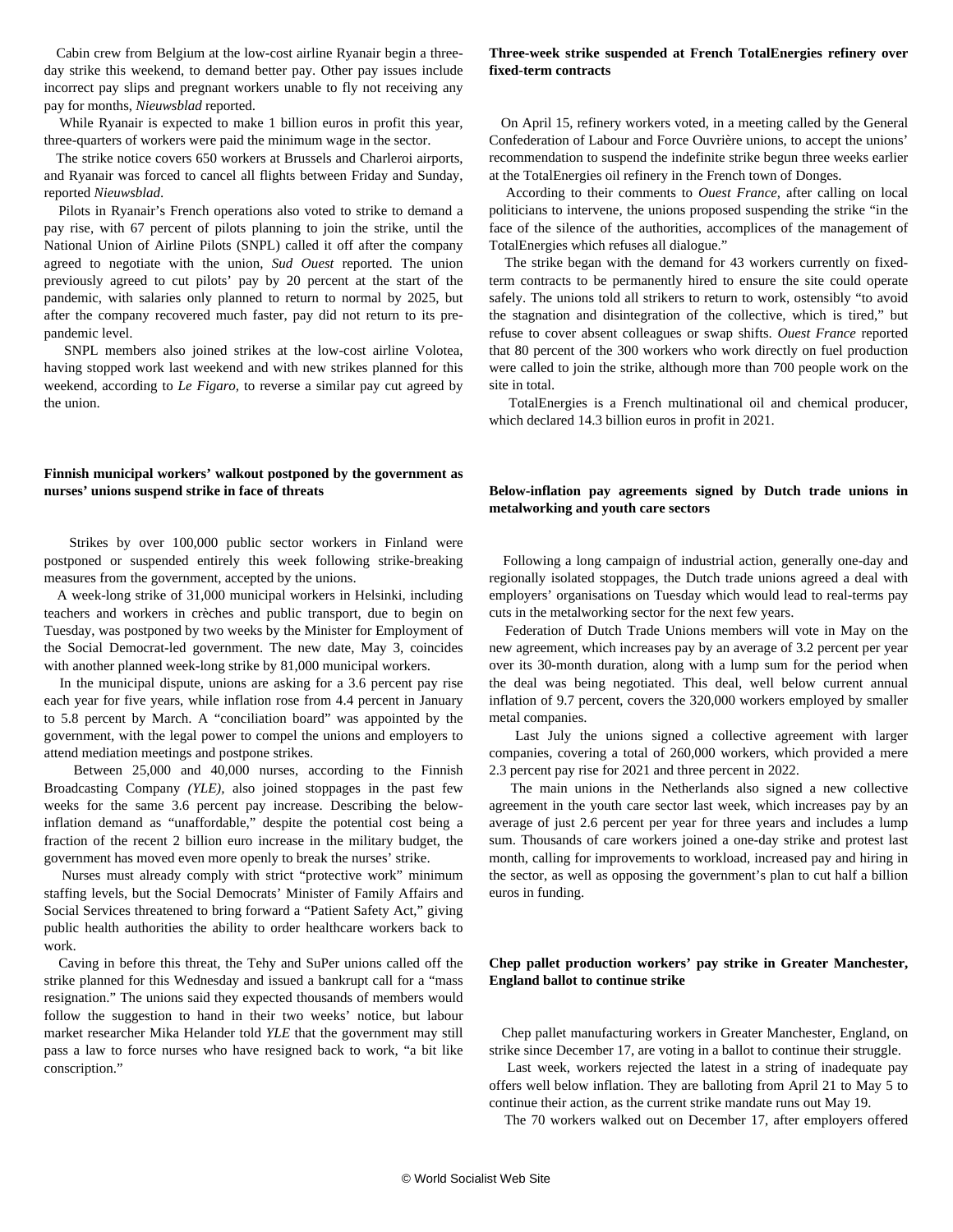first a one percent wage rise, later revised to two percent. Over the previous two years, workers received just one and two percent for each year. After five months on strike, this is the longest current dispute in the UK, and the longest in the Unite union's history.

 The union have been pushing for a five percent rise this year and five percent next year—a substantial pay cut with inflation at 9 percent and rising, and mortgage payments set to increase with interest rate rises.

 Chep, part of the Brambles supply chain company headquartered in Australia, recorded profits of £150 million last year.

 Appealing to Brambles, Unite general secretary Sharon Graham, said, "I'm calling for Chep's UK parent company to intervene and sort out this mess."

 Manchester Trades Union Council and the People's Assembly are providing a cover for Unite which, as at Chep, is negotiating belowinflation wage deals up and down the country, and keeping disputes isolated. They organised a Chep solidarity march and rally of around 200 on April 13 in support of the strike. At the rally, speakers including president of the BFAWU bakers union Ian Hodson and Unite regional secretary Ian McCluskey said nothing about extending the strike and spreading it to other Chep factories.

## **Confectionery workers in York, England hold fourth strike over pay and conditions**

 Dozens of workers at Fox's sweet factory in York, England held a day's strike on April 14. It was the fourth day of strike action in the dispute.

 The GMB members are protesting a below-inflation pay offer. Also, the lowest paid workers were excluded from a one-off payment, others stand to lose two days leave, and the company gave notice to end collective bargaining at the site.

 The workers twice rejected the pay offer from Fox, who have refused to improve it despite making an improved offer at its Pontefract site. Workers are told they must sign up to a new contract which will cut holiday leave and pay, or risk being fired and re-hired on new terms. Fearing they may lose their jobs, some workers have signed up to the new contract.

 Fox makes well-known brands including Glacier Mints, Mint Humbugs and Poppets. The parent company is Irish-based multinational Valeo Foods, which has Yorkshire headquarters in Pontefract and another factory in Cleckheaton.

## **UK drivers employed by scab-organising Coventry Labour council continue pay strike**

 The all-out strike by 70 UK refuse collection lorry drivers against Labour Party-run Coventry City Council begun January 31 is continuing.

 The Unite union members recently voted by a 94 percent margin to continue their stoppage, which will coincide with the May local elections. They reballoted as the mandate for the current action ran out March 24.

 The Heavy Goods Vehicle (HGV) drivers' pay starts at just £22,183 a year. It takes 11 years' service to reach the top of the pay scale. There is a UK-wide shortage of HGV drivers, and some councils increased pay or made retention payments to keep refuse collection drivers.

 The council suspended shop steward, Peter Randle, on what Unite said were bogus charges. The union lodged a claim with an employment tribunal accusing the council of victimisation.

 Coventry council hired a replacement scab workforce via its wholly owned arms-length company, Tom White Waste. It has sites guarded by privately hired security staff across the city where waste can be dropped off.

## **Support staff at Dundee University, Scotland stage further stoppage over attacks on pensions**

 Support staff at Scotland's Dundee University began a one-week stoppage on Monday. It is the third round of action in the current dispute over the university's proposal to change pension arrangements for around 900 administration support staff. The changes would mean workers on grades one to six having to work longer, pay more and receive less pension.

 The strike by around 300 Unison union members will be followed by selective action over the next three weeks.

#### **Refuse workers in Cardiff, Wales set to walk out over bullying claims**

 Refuse workers employed by Cardiff Council Waste Services department in Wales are due to begin a six-week strike Friday. They voted by a 98 percent majority for the stoppage.

 The Unite union members accuse management of bullying tactics and non-adherence with health and safety regulations.

#### **Rail cleaners set to strike against Churchill Group**

 Following strikes by rail cleaners employed by the Churchill Group in February and March, they are due to walk out for 11 days between April 27 and May 7. They are calling for improved pay and working conditions.

 The Rail, Maritime and Transport (RMT) union members work for Churchill cleaning trains and stations on behalf of Govia Thameslink Railway, HS1, Southeastern Railway and Eurostar in the southeast of England. They are demanding £15 an hour, along with sick pay and travel benefits currently denied to outsourced workers.

 Around 1,000 outsourced cleaners were balloted by the RMT, returning a clear call for action—two of the ballots registering a 100 percent strike vote. The cleaners are paid £8.91 per hour, far less than in-house cleaners who perform the same role. Churchill refused to raise wages, despite profits of £11.1 million last year and dividends of £12 million to its parent company and £3.8 million to company directors.

 The RMT opposes joint action between outsourced cleaners and inhouse workers, and participates in the Rail Industry Recovery Group, which plans £2 billion cuts a year at the expense of jobs and conditions.

#### **UK rail workers to ballot over job cuts and pay**

 Around 40,000 UK rail workers employed by Network Rail (responsible for rail infrastructure) and 15 Train Operating Companies (TOCs) are to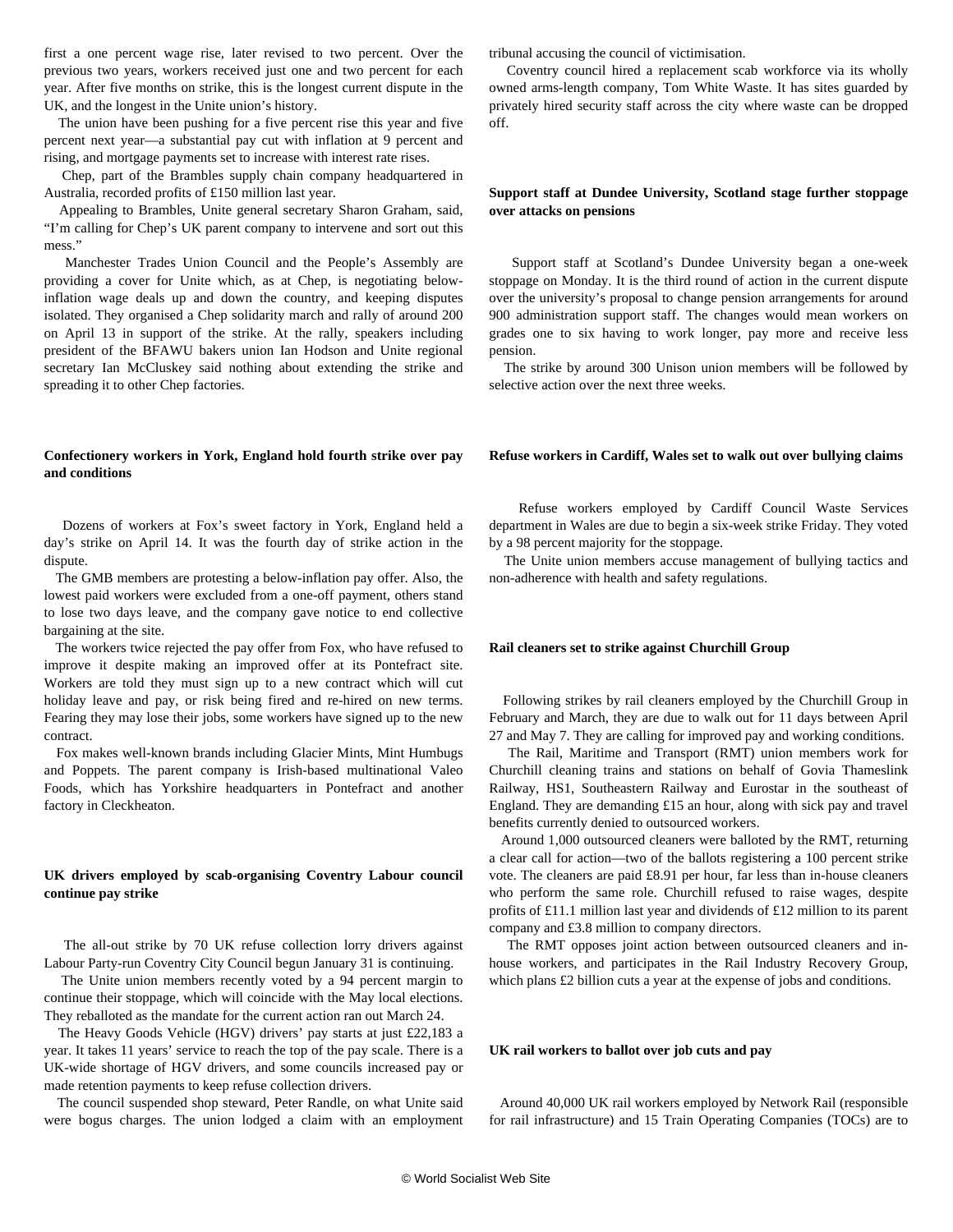ballot for industrial action.

 The RMT members face the threat of 2,500 job cuts on Network Rail, many in critical safety roles. Those working for TOCs also face job cuts, pay freezes and attacks on terms and conditions. The ballot opens April 26 and closes May 24. Industrial action could begin in June said the RMT.

#### **UK workers at Hackney council set to strike over pay offer**

 Around 200 workers employed by Hackney Council in London plan to strike April 25-27 and May 3-5.

 The Unite union members work in refuse collection, building services and transport for special needs and disabled. They oppose the nationally set Local Government Association pay rise offer of 1.5 percent, and up to 2.75 percent for those on the lowest pay grades. The offer is a cut in real terms on top of 11 years of pay freezes, which leaves council workers around 22 percent worse off in spending power.

#### **UK Post Office staff to hold 24-hour stoppage over pay freeze**

 On May 3, staff at all 114 UK Crown Post Offices (main offices) will hold a 24-hour strike. Call and administrative staff plus staff responsible for cash deliveries and collections from the 11,500 sub-post offices will also walk out.

 The Communications Workers Union (CWU) members voted by a 97.3 percent majority to take the action against a Post Office-imposed pay freeze. The CWU announced other strike dates will follow.

#### **UK pharmacy workers vote to strike over inadequate pay offer**

 Around 1,000 workers at pharmaceutical company GSK's UK sites voted by an 86 percent majority to strike. It is the first such strike vote at GSK.

 The Unite union members rejected a pay increase of 2.75 percent as well as a 4 percent offer with strings attached, a cut in real terms. A Unite press release of April 20 announcing the result stated, "GSK now has a short 48 hour-window of opportunity to make a much-improved offer or strike action will be announced."

 GSK makes products such as Sensodyne and Panadol and many prescription medications. It recorded £34 billion in profits last year.

## **Refuse workers in Northampton, UK vote for stoppages after rejecting pay offer**

 Around 70 UK refuse collection workers employed by Veolia to provide services to around 95,000 houses on behalf of Northampton council voted to walk out after rejecting a 2.5 percent offer from the company.

 The GMB members may strike as early as April 27. The GMB says it will discuss with members prior to announcing strike dates.

 Northampton council has upped its funding to Veolia by 5.5 percent, yet the company offered only a 2.5 percent rise to its workers.

## **Threat to six feature writers' jobs at Scottish newspaper revoked after indicative vote by newspaper workers**

 A plan to sack six feature writers by the Newsquest Media Group in Scotland has been revoked. The group is responsible for production of *The Herald, Glasgow Times* and *The National.*

 National Union of Journalist (NUJ) members at the media group voted in an indicative vote that they were prepared to strike against the job cuts. The writers will be slotted into vacant jobs within the group. In response the NUJ called off plans for a strike ballot.

#### **Workers at UK housing association ballot for strike over pay**

 Staff working for the Thirteen Housing Group in the Yorkshire/North East area are balloting for strike action over pay. The ballot closes on May 5.

 The Unite union members in a consultative ballot overwhelmingly rejected a three percent pay offer. The housing association is also seeking changes in pension arrangements. With the low pay offer and pension changes workers would be around £1,000 a year worse off in real terms.

#### **Domestic staff at London hospital to ballot over job restructuring**

 Domestic staff working for outsourcing companies Sodexo and Mitie at Queen Mary's Hospital Roehampton in the UK capital voted in an indicative ballot to ballot for industrial action.

 The GMB members are protesting low pay and plans by their employers to change their contracts requiring them to undertake a wider range of roles.

 Should they vote in favour of industrial action, it is expected to take place in June.

#### **UK teachers' union conferences discuss pay but offer no fightback**

 The two main UK teaching unions held their annual conferences over the Easter holiday period. National Education Union (NEU) conference delegates voted to hold an indicative industrial action vote of its membership in the UK over pay.

 The NASUWT's motion at its annual conference called for the union executive to "mobilise members for national industrial action, up to and including strike action, in the event that any government or administration fails to deliver a programme of restorative pay awards for teachers."

 The NEU held its conference in Bournemouth and NASUWT met in Birmingham.

 Boris Johnson's Conservative government said it will raise teachers' starting pay by 16 percent over the next two years, to reach a minimum starting figure of £30,000. However, more experienced teachers will see their pay rise by only five percent, which according to the Institute of Fiscal Studies leaves most teachers five percent worse off in real terms.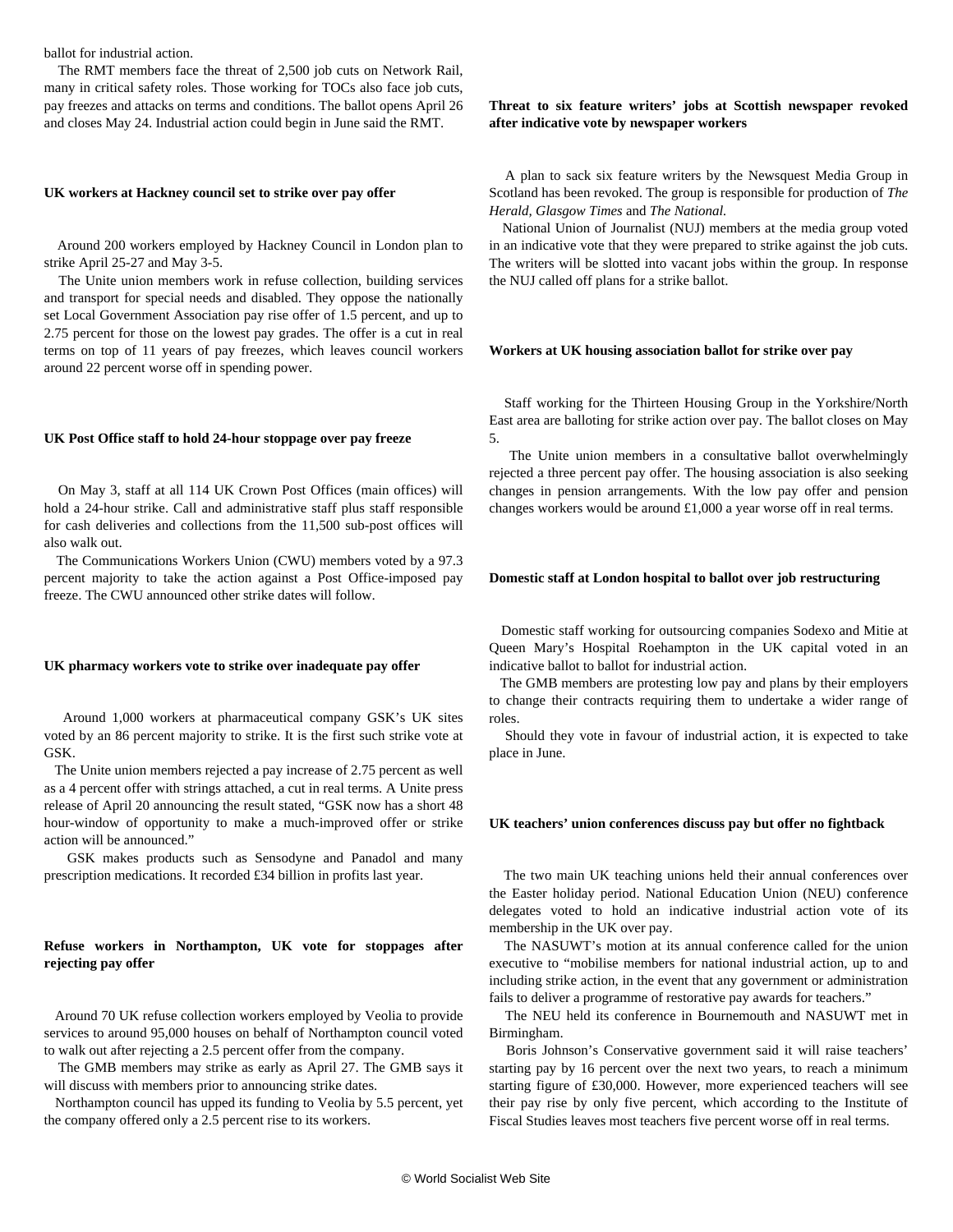## **UK aircraft control staff vote to accept union-brokered belowinflation pay deal**

 UK air traffic control staff employed by NATS Holdings voted by a near 88 percent majority to accept a three percent pay offer made by the employer. The below inflation offer follows a two years' pay freeze.

 The Public and Commercial Services union members accepted the offer recommended by the union. The offer includes a one-off £3,000 lump sum as a sweetener.

## **Unite union calls off planned strike of baggage handlers at Luton airport, England over sick pay and wage arrears**

 Unite called off a planned strike by around 100 workers employed by GH London Ground Handling Services at Luton airport. They were due to walk out April 14-19, after voting by a 96 percent majority to protest the employer's failure to bring in promised sick pay improvements and pay wage arrears regularly.

 The strike was called off after the company agreed to pay 13 weeks of sick pay at full or half pay depending on length of service to all workers with more than a year's services. The company also agreed £100 compensation for the arrears of wages.

## **GMB union cancels planned strike of council workers in Glasgow, Scotland**

 The GMB union called off a two-day strike by thousands of staff working for Glasgow city council, Scotland due on Wednesday and Thursday. The planned action was over the council's broken promises over equal pay.

 In 2018, several thousand Glasgow city council workers, predominantly women, walked out, demanding to be paid in line with male workers carrying out equivalent roles. The council agreed to recompense the workers, but there have been major delays in ending the dispute. The settlement figure was around £500 million.

 Scottish National Party-controlled Glasgow council agreed that equal pay will begin in October. The strike mandate is still valid, and the union says it will be used if the council fails to keep to the agreement.

#### **UK telecom staff to ballot over pay offer**

 UK telecom workers employed by BT are to ballot over a pay offer. The CWU members work as engineers, in retail, call centres and BT's subsidiaries Openreach, Plusnet and EE

 The CWU rejected BT's offer of a £1,500 pay rise for all staff grades. BT claims it represents an eight percent increase for lower-paid staff. However, it only represents three percent for higher-paid staff, including frontline workers, and so with current inflation is a cut in real terms.

The CWU, which represents around 40,000 of BT's 100,000 work

#### **Protest at Goldsmiths University, London, over redundancies**

 Staff at Goldsmiths University in the UK capital held a protest last week after the university announced plans to make 16 posts in the English, Creative Writing and History departments redundant.

 Members of the University and College Union and Unison are threatened with losing their jobs as the university seeks to make savings of £9 million by 2023.

Middle East

## **General strike in Palestinian West Bank in response to killings by Israeli defence forces**

 A general strike took place on April 14 in the Palestinian West Bank in response to four shootings by the Israeli army. Public and private businesses in Ramallah closed in support of the strike.

 In April, one Palestinian was shot in Ramallah and one in Bethlehem. This was followed by the death of two Palestinians in a raid by the Israeli army in the town of Kfar Dan near Jenin city.

## **Egyptian textile workers suspend strike after management offers negotiations**

 Egyptian textile workers employed by the Nile Linen Group in the Alexandria Free Investment Zone suspended their strike on Sunday. They walked out on April 13 after the company proposed cutting their Eid bonuses by 50 percent.

 The workers agreed to suspend the strike after management agreed to negotiate and not punish any worker who had walked out.

#### **Strike of Saudi fishermen against government surcharge**

 Saudi fishermen in the Qatif fish market held a stoppage in opposition to the Saudi government's imposition of a surcharge. The strikers called on the government to drop the charge which the fishermen say will have to be passed on to their customers.

 Qatif, along with other eastern provinces, has a sizeable Shia minority population. Such areas have experienced severe government crackdowns. Africa

## **South African Sibanye-Stillwater gold mine strike over pay enters seventh week**

 The strike by over 30,000 miners at Sibanye-Stillwater gold mines in South Africa is now entering its seventh week. The miners want a R1,000